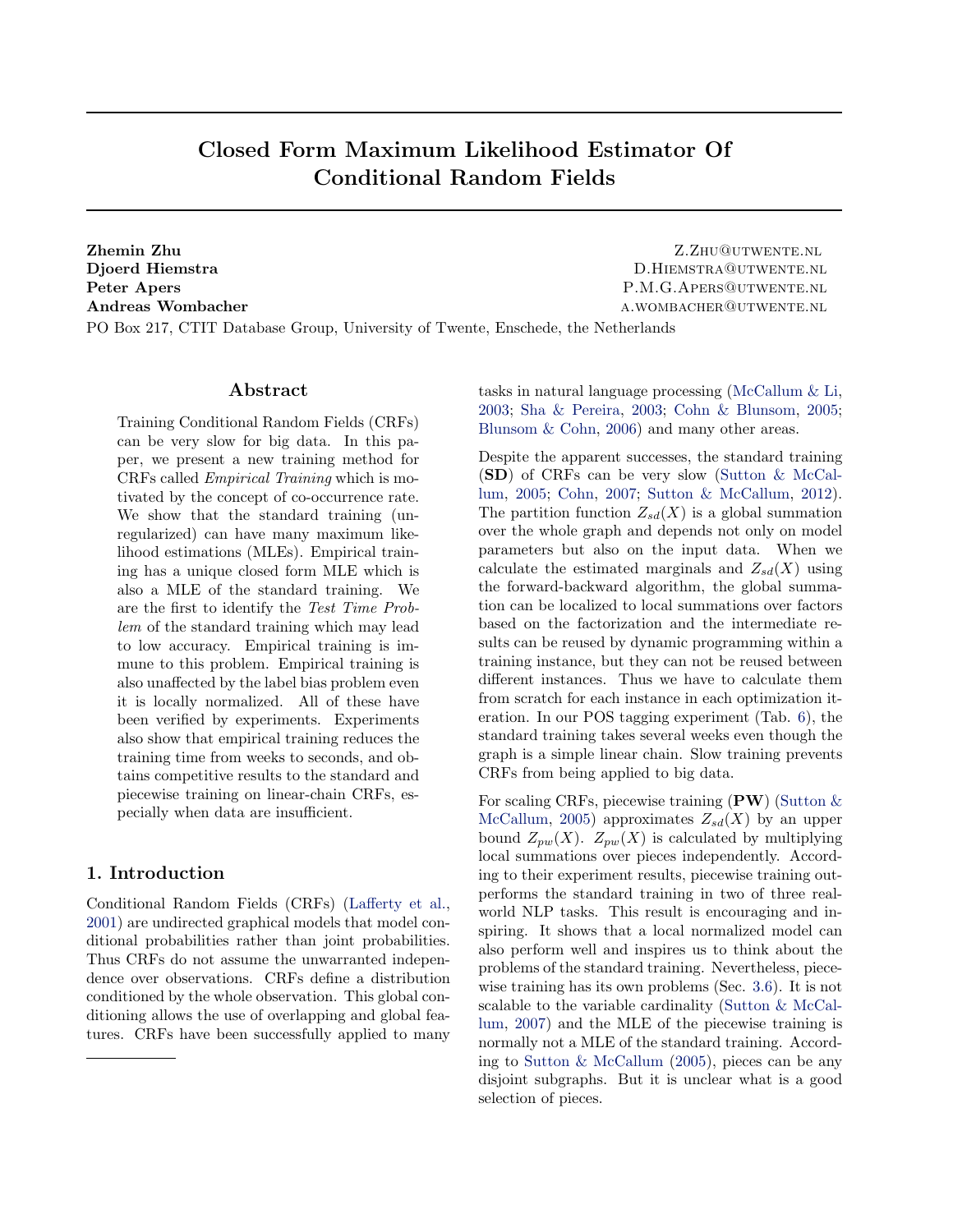<span id="page-1-0"></span>Another option for sequence labelling is directed models such as Maximum Entropy Markov Models (MEMMs) [\(McCallumallum & Freitag,](#page-8-0) [2000\)](#page-8-0) which can be trained efficiently. But they suffer from the label bias problem [\(Lafferty et al.,](#page-8-0) [2001\)](#page-8-0) which leads to low accuracy.

In this paper, we propose empirical training which was motivated by the concept of Co-occurrence Rate. We show that the standard training (unregularized) can have many MLEs. Empirical training has a unique closed form MLE which is also a MLE of the standard training. We identify that some MLEs of the standard training suffer from the Test Time Problem. To our knowledge, the current paper is the first to identify this problem. If the optimizer stops at such a MLE, the accuracy of the standard training can be low. Empirical training is unaffected by this problem and also the label bias problem even it is locally normalized. All these statements have been verified by experiments. Experiments on two real-world NLP data also show that empirical training reduces the training time from weeks to seconds, and obtains competitive results to the standard and piecewise training on linear-chain CRFs, especially when data are insufficient.

# 2. Co-occurrence Rate (CR)

CR is the exponential function of Pointwise Mutual Information (PMI) [\(Fano,](#page-8-0) [1961\)](#page-8-0) which was first introduced to NLP community by [Church & Hanks](#page-8-0) [\(1990\)](#page-8-0). CR and conditional CR are defined as follows:

$$
CR(X_1; ...; X_n) = \frac{P(X_1, ..., X_n)}{P(X_1)...P(X_n)},
$$
  
\n
$$
CR(X_1; ...; X_n | Y) = \frac{P(X_1, ..., X_n | Y)}{P(X_1 | Y)...P(X_n | Y)}.
$$
 (1)

CR can be any value in  $[0, +\infty)$ . CR models the occurrence relation between events and has clear intuitive interpretation: (i) If  $0 \leq CR < 1$ , events occur repulsively; (ii) If  $CR = 1$ , events occur independently; (iii) If  $CR > 1$ , events occur *attractively*. CR is symmetric while the conditional probability is antisymmetric.

Based on the concept of CR, a joint probability can be considered as a multiplication of independent components: CRs and unary probabilities. We will see this view of a joint probability is critical (Sec. [3.2.1,](#page-2-0) [3.4.3\)](#page-4-0). The concept of Copula [\(Elidan,](#page-8-0) [2012\)](#page-8-0) in probability theory has a very similar idea. But copulas use cumulative densities instead of just probabilities.

The following equations can be used for factorizing a joint probabilities into CRs and unary probabilities which can be easily proved:

$$
CR(X; Y; Z) = CR(X; YZ)CR(Y; Z); \tag{2}
$$
  

$$
CR(X; YZ) = CR(X; Z), \quad if \quad X \perp Y \mid Z. \tag{3}
$$

# 3. Empirical Training (EP)

There are three steps in empirical training:

(1) Factorization (Sec. 3.1): factorize a joint probability into CRs and unary probabilities.

(2) Parameterization (Sec. 3.2): set different parameters to independent factors.

(3) Estimation (Sec. [3.3\)](#page-2-0): estimate the parameters by optimizing the objective function.

In this paper, we focus on linear-chain CRFs (Fig. 1).  $X = [X_1, ..., X_n]$  is the observation sequence and Y =  $[Y_1, ..., Y_n]$  is the tag sequence.



Figure 1. Linear-chain CRFs

#### 3.1. Factorization

Based on Eqn.  $(2, 3)$ ,, the linear-chain CRFs can be factorized into CRs and unary probabilities as follows:

$$
P(Y|X) = CR(Y_1; ...; Y_n|X) \prod_{j=1}^n P(Y_j|X)
$$
  
= 
$$
\prod_{i=1}^{n-1} CR(Y_i; Y_{i+1}|X) \prod_{j=1}^n P(Y_j|X).
$$
 (4)

Assume the training data D consist of independent, identically distributed (IID) instances  $\{(Y, X)\}\$ , then:

$$
P(D) = \prod_{(Y,X)\in D} \prod_{i=1}^{n-1} CR(Y_i; Y_{i+1}|X) \prod_{j=1}^{n} P(Y_j|X)].
$$
 (5)

#### 3.2. Parameterization

Eqn. (4) is parametrized as follows:

$$
CR(Y_i; Y_{i+1}|X) = \phi(Y_i, Y_{i+1}, X_i, X_{i+1}),
$$
  
\n
$$
P(Y_j|X) = \psi(Y_j, X_j).
$$
\n(6)

 $\phi$  and  $\psi$  are parameters defined over pairwise and unary factors. Obviously, these parameters are subject to the pairwise constraints (Eqn. [7\)](#page-2-0), unary constraints (Eqn. [8\)](#page-2-0) and non-negative constraints (Eqn. [9\)](#page-2-0):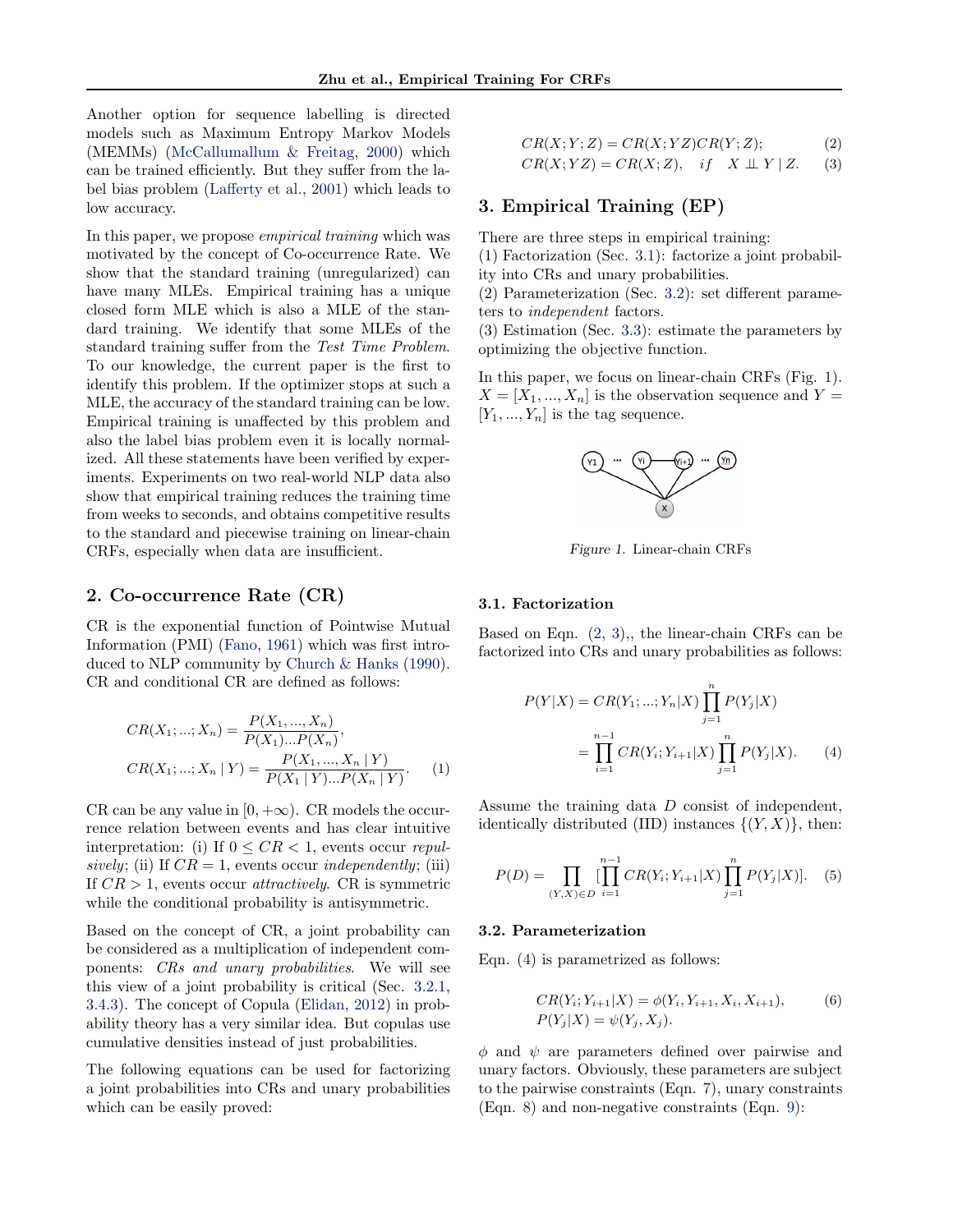<span id="page-2-0"></span>
$$
\sum_{Y_i Y_{i+1}} \phi(Y_i, Y_{i+1}, X_i, X_{i+1}) \psi(Y_i, X_i) \psi(Y_{i+1}, X_{i+1}) = 1
$$
\n(7)

$$
\sum_{Y_j} \psi(Y_j, X_j) = 1,\tag{8}
$$

$$
\phi(Y_i, Y_{i+1}, X_i, X_{i+1}) \ge 0, \quad \psi(Y_j, X_j) \ge 0,
$$
\n(9)

The fact that we treat  $CR(Y_i; Y_{i+1}|X)$  as a single parameter is critical as explained in Sec. 3.2.1.

#### 3.2.1. Uniqueness

If in Eqn. [\(4\)](#page-1-0), we replace CRs with their definition (Eqn. [1\)](#page-1-0), Eqn. [\(4\)](#page-1-0) can be rewritten in many different factorizations, such as Eqn. (10) and Eqn. (11):

$$
\frac{\prod_{i=1}^{n-1} P(Y_i, Y_{i+1}|X)}{\prod_{j=2}^{n-1} P(Y_j|X)},
$$
\n(10)

$$
P(Y_1, Y_2 | X) \prod_{i=2}^{n-1} P(Y_{i+1} | Y_i, X).
$$
 (11)

These factorizations may tempt us to think about different parameterizations in which CRs are not treated as a single parameter. Here we show that such attempts do not work.

Suppose that we set a parameter to each factor in Eqn. (10) as follows:

$$
P(Y_i, Y_{i+1}|X) = \phi(Y_i, Y_{i+1}, X_i, X_{i+1}),
$$
  

$$
P(Y_j|X) = \psi(Y_j, X_j).
$$

This parameterization is illegal. Because  $P(Y_i, Y_{i+1}|X)$  and  $P(Y_i|X)$  are not independent. As  $P(Y_i, Y_{i+1}|X) = P(Y_i|X)P(Y_{i+1}|X)CR(Y_i; Y_{i+1}|X)$ which includes  $P(Y_i|X)$ , if  $P(Y_i|X)$  increases, then  $P(Y_i, Y_{i+1}|X)$  increases accordingly. If we treat them as different parameters, this relation will not be retained any more. If we maximize Eqn. (10), the  $P(Y_i|X)$  in the denominator will be minimized which leads to the trained model deviates radically from the unary empirical marginal. We did experiments according to this parameterization. Results show that either the optimizer can not achieve convergence or the accuracy is very bad.

Another attempt is to parameterize Eqn. (11):

$$
P(Y_1, Y_2|X) = \phi(Y_1, Y_2, X_1, X_2),
$$
  
 
$$
P(Y_{i+1}|Y_i, X) = \psi(Y_{i+1}, Y_i, X_{i+1}).
$$

This parameterization is legal but does not work well. These factors are independent with each other because

 $P(Y_1, Y_2|X) = P(Y_1|X)P(Y_2|X)CR(Y_1; Y_2|X)$  and  $P(Y_{i+1}|Y_i, X) = CR(Y_{i+1}; Y_i|X)P(Y_{i+1}|X)$ , where  $2 \leq i$ . There is no common component shared by any two factors. But as  $P(Y_{i+1}|Y_i, X)$  are local conditional probabilities, this parameterization suffers from the label bias problem (Sec. [3.5\)](#page-4-0).

There can be many other factorizations. By a thorough check, we find that Eqn. [\(6\)](#page-1-0) which consists of CRs and unary probabilities is the unique parameterization which works well.

#### 3.3. Maximum Likelihood Estimation (MLE)

By parameterizing the log likelihood of Eqn. [\(5\)](#page-1-0) according to Eqn. [\(6\)](#page-1-0), we obtain the following objective function with its constraints:

$$
\mathcal{L}_{ep} = \sum_{(Y,X)\in D} \left[ \sum_{i=1}^{n-1} \log \phi(Y_i, Y_{i+1}, X_i, X_{i+1}) + \sum_{j=1}^{n} \log \psi(Y_j, X_j) \right]
$$

s.t. 
$$
\sum_{Y_i Y_{i+1}} \phi(Y_i, Y_{i+1}, X_i, X_{i+1}) \psi(Y_i, X_i) \psi(Y_{i+1}, X_{i+1}) = 1
$$

$$
\sum_{Y_j} \psi(Y_j, X_j) = 1,
$$

$$
\phi(Y_i, Y_{i+1}, X_i, X_{i+1}) \ge 0, \quad \psi(Y_j, X_j) \ge 0,
$$

With Lagrange Multiplier, we can transform this constrained optimization problem to an unconstrained problem by introducing a new parameter  $\lambda$  for each equation in constraints (At this step we ignore the non-negative constraints):

$$
\mathcal{L}_{ep} = \sum_{(Y,X)\in D} \sum_{i=1}^{n-1} \log \phi(Y_i, Y_{i+1}, X_i, X_{i+1}) + \sum_{j=1}^n \log \psi(Y_j, X_j)] + \sum_{Y_i Y_{i+1} X_i X_{i+1}} \left[ \lambda_{Y_i Y_{i+1} X_i X_{i+1}} (\sum_{Y_i Y_{i+1}} \phi(Y_i, Y_{i+1}, X_i, X_{i+1}) - 1) \right] + \sum_{Y_j X_j} \left[ \lambda_{Y_j X_j} (\sum_{Y_j} \psi(Y_j, X_j) - 1) \right].
$$

Calculate the first derivative for each parameter and set them to zero, we get the unique closed form MLE of empirical training, denoted by  $\hat{ep}$ :

$$
\hat{\psi}_{ep}(Y_j, X_j) = \tilde{P}(Y_j | X_j),\tag{12}
$$

$$
\hat{\phi}_{ep}(Y_i, Y_{i+1}, X_i, X_{i+1}) = \frac{\tilde{P}(Y_i, Y_{i+1}|X_i, X_{i+1})}{\tilde{P}(Y_i|X_i)\tilde{P}(Y_{i+1}|X_{i+1})}, \quad (13)
$$

where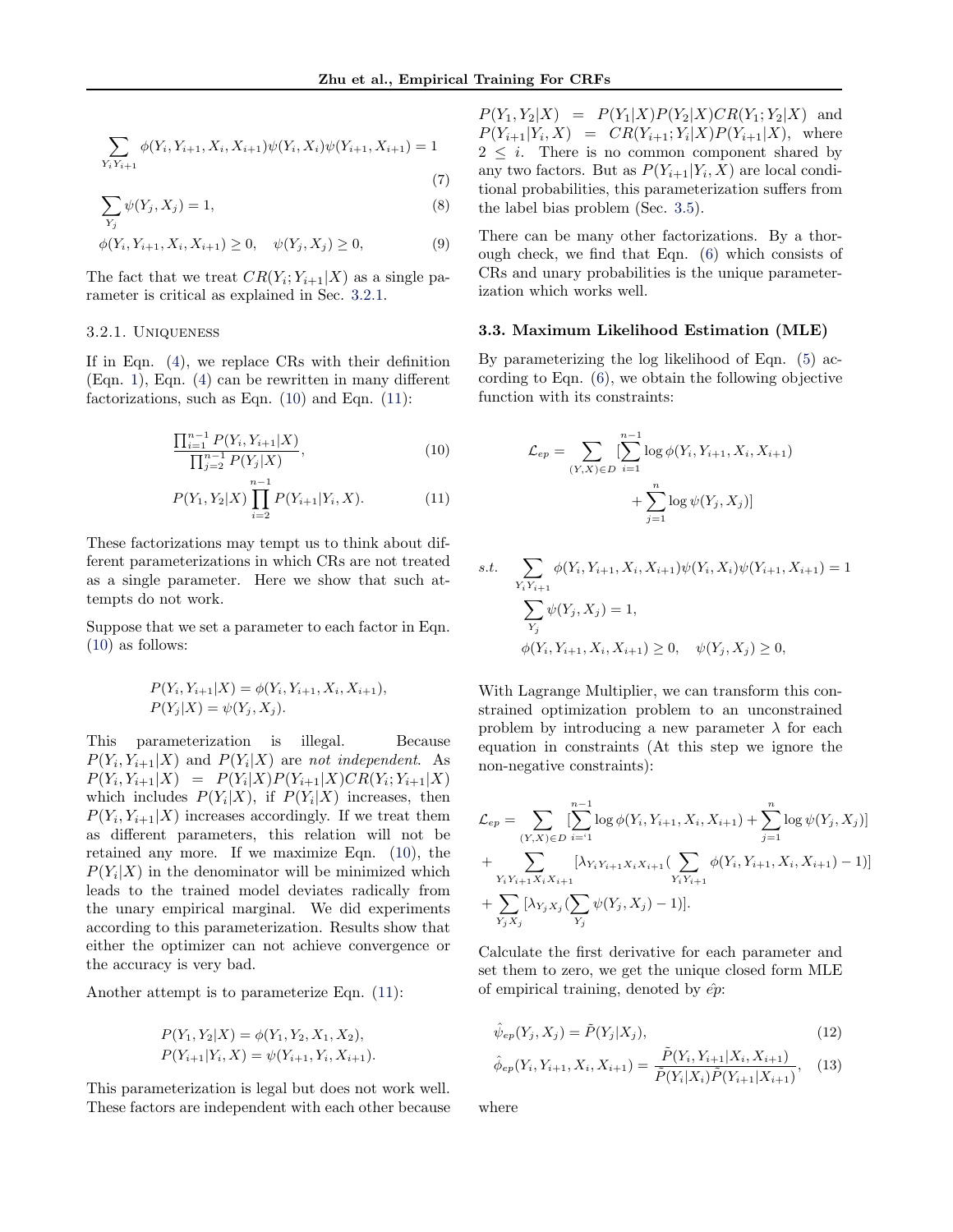<span id="page-3-0"></span>
$$
\tilde{P}(Y_j|X_j) = \frac{\#(Y_j, X_j|D)}{\sum_{Y_j} \#(Y_j, X_j|D)},
$$
\n
$$
\tilde{P}(Y_i, Y_{i+1}|X_i, X_{i+1}) = \frac{\#(Y_i, Y_{i+1}, X_i, X_{i+1}|D)}{\sum_{Y_i Y_{i+1}} \#(Y_i, Y_{i+1}, X_i, X_{i+1}|D)},
$$

are the unary and pairwise empirical marginals.  $\#(Y_i, X_j | D)$  means the number of times that the pattern  $(Y_j, X_j)$  occurs in dataset D.  $\hat{ }$  means estimated and ˜ means empirical. Fortunately the non-negative constraints which were ignored are automatically met.

## 3.4. Standard Training (SD)

In this section, we first review the MLE conditions of the standard training. With these conditions we can check if an estimation is a MLE of the standard training. Then we prove that the MLE of empirical training meets these conditions. Finally we give another MLE of standard training to show the Test Time Problem.

#### 3.4.1. Review of The MLE Conditions

Following [Lafferty et al.](#page-8-0) [\(2001\)](#page-8-0), linear-chain CRFs can be parameterized as follows:

$$
P(Y|X) = \frac{1}{Z_{sd}(X)} \prod_{i=1}^{n-1} \phi(Y_i, Y_{i+1}, X_i, X_{i+1}) \prod_{j=1}^{n} \psi(Y_j, X_j),
$$
  

$$
Z_{sd}(X) = \sum_{Y} \prod_{i=1}^{n-1} \phi(Y_i, Y_{i+1}, X_i, X_{i+1}) \prod_{j=1}^{n} \psi(Y_j, X_j).
$$

Then we have the log likelihood objective function:

$$
\mathcal{L}_{sd} = \sum_{(Y,X)\in D} \left[ \sum_{i=1}^{n-1} \log \phi(Y_i, Y_{i+1}, X_i, X_{i+1}) + \sum_{j=1}^{n} \log \psi(Y_j, X_j) - \log Z_{sd}(X) \right].
$$
\n(14)

The derivative for the unary parameters  $\psi(Y_i, X_i)$ :

$$
\frac{\partial \mathcal{L}_{sd}}{\partial \psi(Y_j, X_j)} = \frac{\#(Y_j, X_j|D)}{\psi(Y_j, X_j)} - \sum_{(Y, X) \in D} E_{\hat{P}(Y|X)}[\#(Y_j, X_j|X)],
$$

where  $E_{\hat{P}(Y|X)}[\#(Y_j, X_j|X)]$  is the expectation of the counts of the pattern  $(Y_i, X_j)$  in X with respect to the estimated distribution  $\tilde{P}(Y|X)$ .

Since 
$$
E_{\hat{P}(Y|X)}[\#(Y_j, X_j|X)] = \frac{\#(X_j|X)\hat{P}(Y_j|X_j)}{\psi(Y_j, X_j)}
$$
, so:  
\n
$$
\frac{\partial \mathcal{L}_{sd}}{\partial \psi(Y_j, X_j)} = \frac{\#(Y_j, X_j|D)}{\psi(Y_j, X_j)} - \sum_{(Y, X) \in D} \frac{\#(X_j|X)\hat{P}(Y_j|X_j)}{\psi(Y_j, X_j)}
$$
\n
$$
= \frac{\#(Y_j, X_j|D)}{\psi(Y_j, X_j)} - \frac{\#(X_j|D)\hat{P}(Y_j|X_j)}{\psi(Y_j, X_j)}
$$
(15)

where  $\hat{P}(Y_j | X_j) = \sum_{Y \setminus Y_j} P(Y | X)$  is the unary estimated marginal.

Unfortunately, if we set the derivative (Eqn. 15) to 0, the parameter  $\psi(Y_i, X_j)$  which we want to estimate is cancelled out. So we can not obtain a closed form solution from this derivative. But we get the *unary* MLE condition:

$$
\hat{P}(Y_j|X_j) = \frac{\#(Y_j, X_j|D)}{\#(X_j|D)} = \frac{\#(Y_j, X_j|D)}{\sum_{Y_j} \#(Y_j, X_j|D)} = \tilde{P}(Y_j|X_j).
$$
\n(16)

That is the unary estimated marginals are equal to the unary empirical marginals. So the derivative does tell us a closed form solution of MLE but tells us the condition for checking a MLE. Using these MLE conditions, we normally use gradient-based optimizers, such as L-BFGS, to update the parameters  $\psi(Y_i, X_j)$  iteratively so as to approach the estimated marginals to the empirical marginals. When the estimated marginals are equal to the empirical marginals, the optimizer stops. Similarly, we can obtain the pairwise MLE conditions:

$$
\hat{P}(Y_i, Y_{i+1}|X_iX_{i+1}) = \tilde{P}(Y_i, Y_{i+1}|X_iX_{i+1}).
$$
\n(17)

Put Eqn. (16) and Eqn. (17) together we get the complete MLE conditions of the standard training on linear-chain CRFs: for each clique (unary and pairwise), the estimated marginals must be equal to the empirical marginals.

### 3.4.2.  $\hat{ep}$  is a MLE of SD

Theorem 1. The MLE of empirical training is also a MLE of the standard training.

Proof. Let  $\hat{\psi}_{sd}(Y_j, X_j) = \hat{\psi}_{ep}(Y_j, X_j) = \tilde{P}(Y_j | X_j)$ and  $\hat{\phi}_{sd}(Y_i, Y_{i+1}, X_i, X_{i+1}) = \hat{\phi}_{ep}(Y_i, Y_{i+1}, X_i, X_{i+1}) =$  $\tilde{P}(Y_i,Y_{i+1}|X_i,X_{i+1})$  $\frac{P(Y_i,Y_{i+1}|X_i,X_{i+1})}{\tilde{P}(Y_i|X_i)\tilde{P}(Y_{i+1}|X_{i+1})}$ :

$$
\hat{P}_{sd}(Y_j|X_j) = \sum_{Y \backslash Y_j} \hat{P}_{sd}(Y|X) \n= \sum_{Y \backslash Y_j} \frac{1}{Z_{sd}(X)} \prod_{i=1}^{n-1} \hat{\phi}_{ep}(Y_i, Y_{i+1}, X_i, X_{i+1}) \prod_{j=1}^n \hat{\psi}_{ep}(Y_j, X_j) \n= \tilde{P}(Y_j|X_j).
$$

So the unary MLE condition (Eqn. 16) is met. Similarly, we can prove the pairwise MLE condition (Eqn. 17) is also satisfied.  $\Box$ 

This is verified by experiment (Sec. [4.3\)](#page-6-0). Eqn. (14) is convex but not strictly convex. In the next subsection, we give another MLE of the standard training which suffers from the Test Time Problem.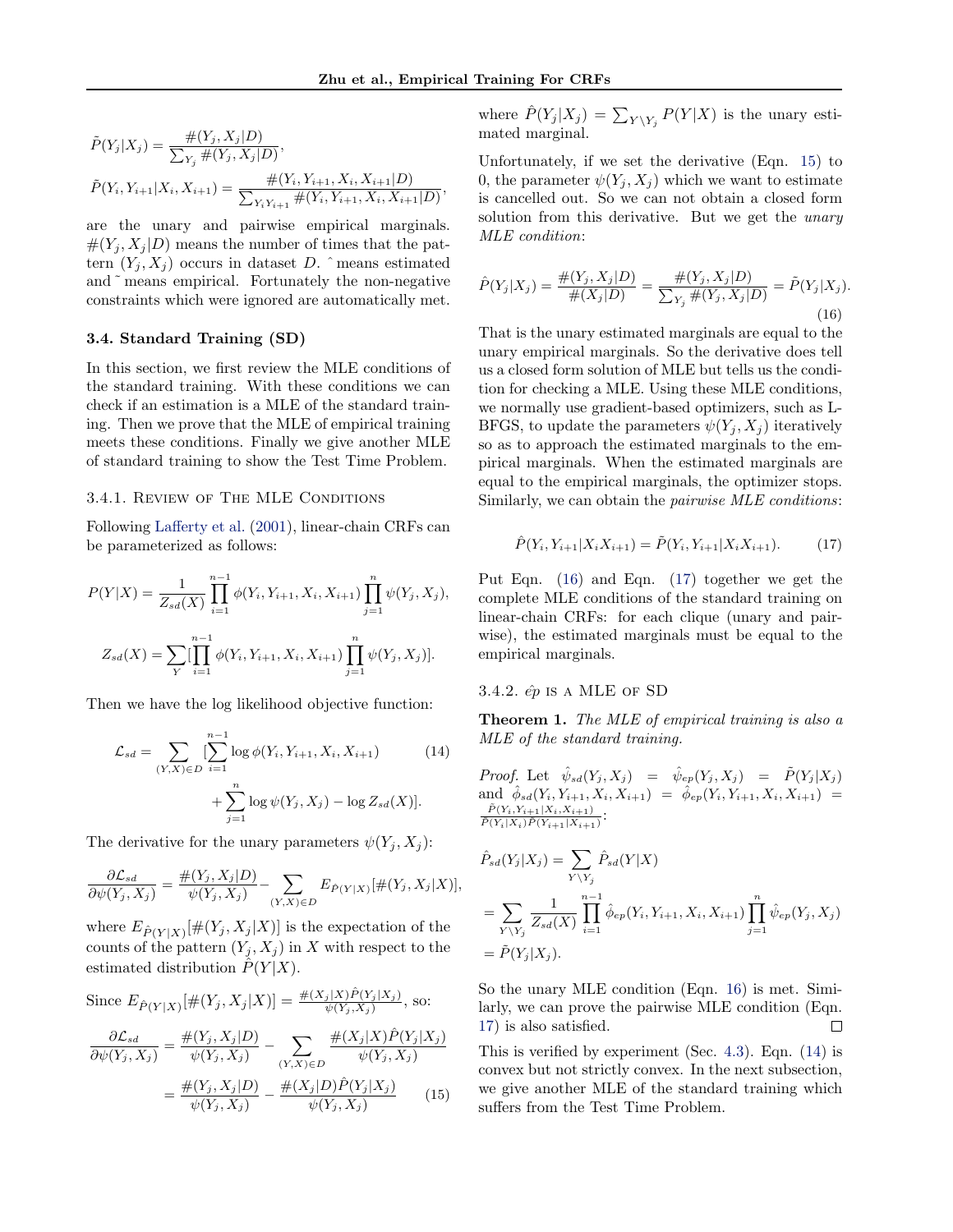#### <span id="page-4-0"></span>3.4.3. The Test Time Problem (TTP)

Suppose  $X = [a, b, c, d]$  and  $Y = [Y_1, Y_2, Y_3, Y_4]$  which is labelled as  $[0,0,0,0]$  for 4 times and  $[0,1,1,0]$  only once in the training dataset. At test time, we want to predict the tags of the observation sequence [b,c]. Obviously, the correct tags should be [0,0]. But the following MLE of the standard training, denoted by  $t\hat{t}p$ , will make the wrong prediction [1,1]:

$$
\hat{\psi}(Y_1, a) = \hat{\psi}(Y_2, b) = \hat{\psi}(Y_3, c) = \hat{\psi}(Y_4, d) = 1,\n\hat{\phi}(Y_1, Y_2, a, b) = \tilde{P}(Y_1, Y_2|ab),
$$
\n(18)

$$
\hat{\phi}(Y_2, Y_3, b, c) = \tilde{CR}(Y_2; Y_3|bc) = \frac{\tilde{P}(Y_2, Y_3|bc)}{\tilde{P}(Y_2|b)\tilde{P}(Y_3|c)},
$$
\n(19)

$$
\hat{\phi}(Y_3, Y_4, c, d) = \tilde{P}(Y_3, Y_4|cd). \tag{20}
$$

We first check  $\hat{tfp}$  is a MLE of the standard training:

$$
P(Y|X) = \frac{1}{Z_{sd}(X)} \phi(Y_1, Y_2, a, b) \phi(Y_2, Y_3, b, c) \phi(Y_3, Y_4, c, d)
$$
  

$$
\psi(Y_1, a) \psi(Y_2, b) \psi(Y_3, c) \psi(Y_4, d)
$$
  

$$
= \frac{\tilde{P}(Y_1, Y_2|ab)\tilde{P}(Y_2, Y_3|bc)\tilde{P}(Y_3, Y_4|cd)}{\tilde{P}(Y_2|b)\tilde{P}(Y_3|c)}.
$$

It is easy to prove  $Z_{sd}(X) = 1$  and the MLE condi-tions (Eqn. [16,](#page-3-0) [17\)](#page-3-0) are satisfied. So  $ttp$  is a MLE of the standard training. This is verified by experi-ment (Sec. [4.2\)](#page-6-0). Since  $\hat{tfp}$  and  $\hat{ep}$  are both MLEs of standard training, so standard training can have many MLEs. At test time we predict the tags of [b,c]. Because  $\hat{\psi}(1, b)\hat{\psi}(1, c)\hat{\phi}(1, 1, b, c) = 1 * 1 * \frac{0.2}{0.2 * 0.2} = 5 >$  $\hat{\psi}(0, b)\hat{\psi}(0, c)\hat{\phi}(0, 0, b, c) = 1 * 1 * \frac{0.8}{0.8 * 0.8} = 1.25$ , so [b,c] will be mislabelled as  $[1,1]$ . This is verified by the experiment in Sec. [\(4.2\)](#page-6-0).

In this example, the problem is that under the MLE conditions, the unary probabilities can be freely combined with any pairwise factors in different ways. So some pairwise factors (Eqn. 18, 20) include the unary probabilities but others (Eqn. 19) not. But at test time, we can not distinguish if a pairwise factor includes unary probabilities or not and we treat them in a uniform way. This causes the Test Time Problem. In the empirical training, we treat the unary probabilities as a single parameter and they can not be combined to the pairwise factors. So empirical training is immune to this problem. This is verified by experiment (Sec. [4.2\)](#page-6-0). Again we see to factorize a joint probability into unary probabilities and CRs is critical (Sec. [2\)](#page-1-0).

With the increasing number of *different* training instances, the MLE solution space of the standard training will be tightened. As  $\hat{ep}$  is always in this space, finally this space will be tightened to close to  $\hat{ep}$ . For example if we add the training instances  $([0,0],[a,b])$ ,  $([0,0],[b,c])$  and  $([0,0],[c,d])$  to the training data, then  $ttp$  is no longer a MLE of standard training, but  $\hat{ep}$ still is.

Adding regularization makes the objective function (Eqn. [14\)](#page-3-0) strictly convex [\(Sutton & McCallum,](#page-8-0) [2012\)](#page-8-0), so there is a unique MLE of the regularized likelihood. But the regularized MLE can not deviate far from unregularized MLEs. So it may also suffer from the Test Time Problem.

#### 3.5. The label bias problem

Another option for sequence labelling is MEMMs [\(Mc-](#page-8-0)[Callumallum & Freitag,](#page-8-0) [2000\)](#page-8-0). But MEMMs suffer from the label bias problem (LBP) [\(Lafferty et al.,](#page-8-0) [2001\)](#page-8-0). MEMMs suffer from this problem because they include the factors  $P(Y_{i+1} | Y_i, X_{i+1})$  which are local  $conditional probabilities$  with respect to  $Y$ . These factors prefer the  $Y_i$  with fewer outgoing transitions. The extreme case is when  $Y_i$  has only one possible outgoing transition, then its local conditional probability is always 1 no matter what  $X_{i+1}$  is. Global normalization keeps CRFs away from this problem. Empirical training is also unaffected by LBP even though it is locally normalized. The reason is that, in contrast to MEMMs, the factors of empirical training are CRs and unary probabilities. As  $CR(Y_i, Y_{i+1} | X_i X_{i+1}) =$  $P(Y_i, Y_{i+1} | X_i X_{i+1})$  $\frac{P(Y_i, Y_{i+1} | A_i A_{i+1})}{P(Y_i | X_i) P(Y_{i+1} | X_{i+1})}$ , all the transition  $(Y_i, Y_{i+1})$  are normalized in one probability space conditioned by  $X_i X_{i+1}$  and  $X_{i+1}$  is always used for deciding  $Y_{i+1}$ . This is confirmed by experiment (Sec. [4.4\)](#page-6-0).

#### 3.6. Piecewise Training (PW)

Following [Sutton & McCallum](#page-8-0) [\(2005\)](#page-8-0), we set all  $\psi(Y_i, X) = 1$  and have:

$$
P_{pw}(Y|X) = \frac{1}{Z_{pw}(X)} \prod_{i=1}^{n-1} \phi(Y_i, Y_{i+1}, X)
$$
 (21)

$$
Z_{pw}(X) = \prod_{i=1}^{n-1} \left[ \sum_{Y_i Y_{i+1}} \phi(Y_i, Y_{i+1}, X) \right]
$$
 (22)

[Sutton & McCallum](#page-8-0) [\(2005\)](#page-8-0) proves the piecewise estimator maximizes a lower bound on the standard likelihood. So normally the MLE of the piecewise training is not a MLE of the standard training except when the low bound equals the standard likelihood.

Following the form of Eqn. (21), the global normalization of the standard training is: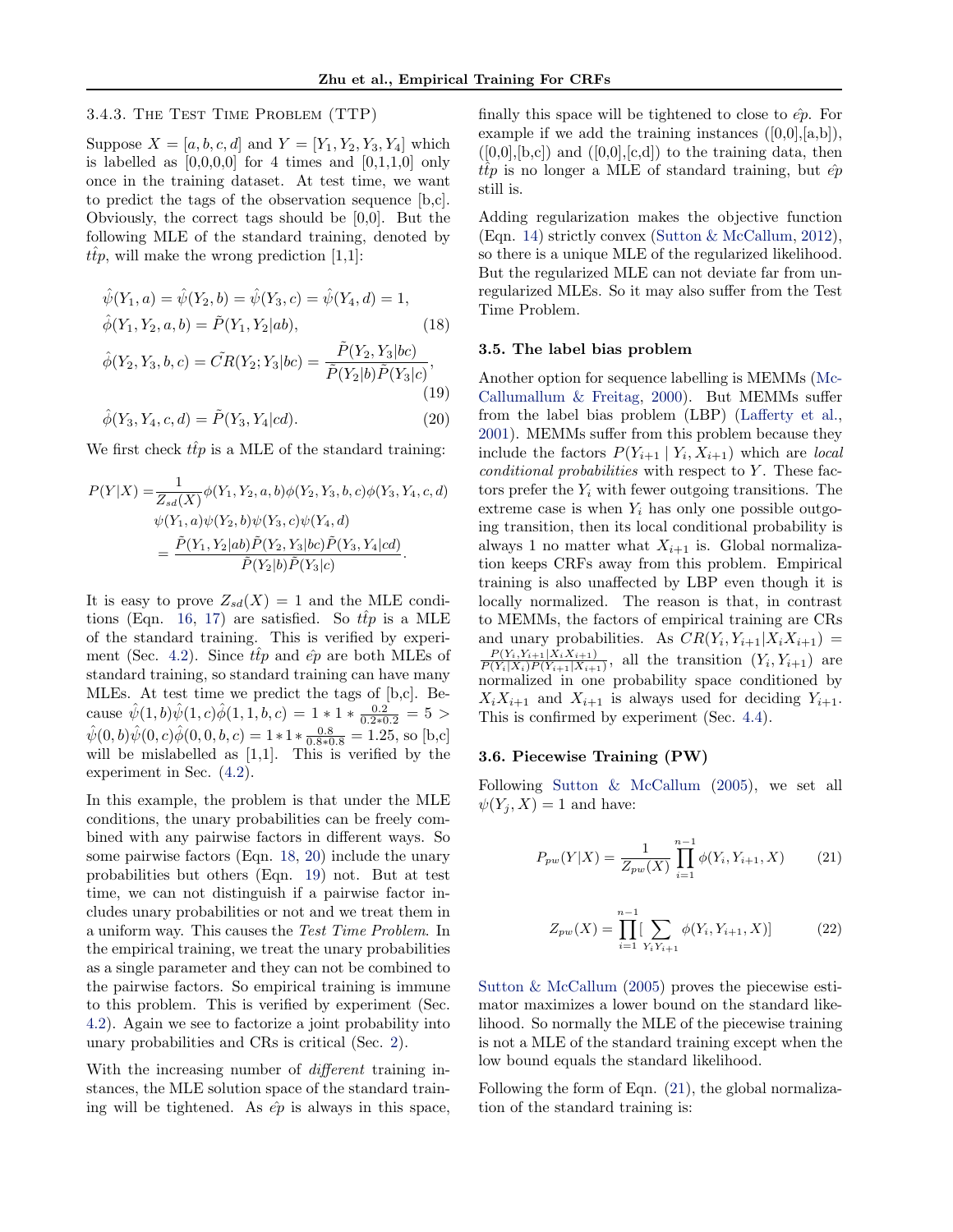<span id="page-5-0"></span>
$$
Z_{sd}(X) = \sum_{Y} \left[ \prod_{i=1}^{n-1} \phi(Y_i, Y_{i+1}, X) \right]
$$
(23)

$$
= \sum_{Y_1 Y_2} [\phi(Y_1, Y_2, X) \sum_{Y_3} [\phi(Y_2, Y_3, X) \dots \sum_{Y_n} \phi(Y_{n-1}, Y_n, X) \dots]].
$$
  
In Eqn. (22), local summations are calculated inde-

pendently and then multiplied. In Eqn. (23), before we calculate the local summations, each entry in the summation needs to be multiplied with the previous result. So for each add operation, there is an additional multiplication operation in Eqn. (23). Suppose an add operation takes time of  $t(A)$  and multiplication  $t(M)$ , then the time complexity of calculating  $Z_{pw}(X)$  is about  $(n-1)t(A)|Y_i|^2$  and  $Z_{sd}(X)$  is about  $(n-1)(t(A) + t(M))|Y_i|^2$ , where |Y<sub>i</sub>| is the cardinality of  $Y_i$ . So the piecewise training and standard training has the same asymptotic time complexity  $O(n|Y_i|^2)$ . Thus piecewise training can not make orders of magnitude reduction of training time.

#### 3.7. Extension To OOVs

Until now, we only consider one feature that is the observation itself (Eqn. [12,](#page-2-0) [13\)](#page-2-0). This needs to be extended to other features to handle OOVs<sup>1</sup>. Because if  $X_i$  in Eqn. [\(12\)](#page-2-0) is OOV, then  $\tilde{P}(X_i) = 0$ , so the empirical marginal  $\tilde{P}(Y_i|X_i) = \frac{\tilde{P}(Y_i, X_i)}{\tilde{P}(X_i)}$  is undefined. In this case, other features of  $X_i$  are needed to predict  $\tilde{P}(Y_i|X_i)$ . We present two extensions.

#### 3.7.1. Fully Empirical

For non-OOVs, we just use Eqn.  $(12, 13)$  $(12, 13)$  $(12, 13)$ . If  $X_i$ is OOV, we need other features. Suppose there are m features  $\{f_1(X_i),..., f_m(X_i)\}\$  which have been seen in the training data, then  $\hat{\psi}_{ep}(Y_i, X_i) = \tilde{P}(Y_i | X_i) \approx$  $\mu_{oov} \frac{\sum_{j=1}^{m} \tilde{P}(Y_i|f_j(X_i))}{m}$ , where  $\mu_{oov}$  is an additional parameter which can be adjusted to achieve the best accuracy using a held-out dataset. A good selection of features should make this approximation as true as possible. For extremely insufficient data, if even the  $m$  features have not been seen in the training data, then  $\hat{\psi}_{ep}(Y_i, X_i) = \tilde{P}(Y_i | X_i) \approx \tilde{P}(Y_i)$ . Similarly, we can extend  $\hat{\phi}_{ep}(Y_i, Y_{i+1}, X_i, X_{i+1}).$ 

#### 3.7.2. Exponential Functions

For non-OOVs, we just use Eqn. [\(12,](#page-2-0) [13\)](#page-2-0). For OOVs, following [Lafferty et al.](#page-8-0) [\(2001\)](#page-8-0), we use exponential functions. For each observation  $X_i$  we have:

$$
\hat{\psi}_{ep}(Y_i, X_i) = \tilde{P}(Y_i | X_i) = \frac{\exp \sum_{j=1}^m \lambda_{f_j} f_j(Y_i, X_i)}{\sum_{Y_i} \exp \sum_{j=1}^m \lambda_{f_j} f_j(Y_i, X_i)}.
$$

The big fraction is denoted by  $u(Y_i, X_j)$ . For non-OOVs,  $\tilde{P}(Y_i|X_i)$  is available. For OOVs, we hope  $u(Y_j, X_j)$  is a good prediction of  $\tilde{P}(Y_i | X_i)$ . The idea is that we fit the parameters of  $u(Y_j, X_j)$  to  $\tilde{P}(Y_i | X_i)$ for non-OOVs, and assume that the fitted parameters still work well for OOVs.

For each non-OOV  $X_i$ , we fit  $u(Y_j, X_j)$  to  $\tilde{P}(Y_i | X_i)$ . This forms a system of equations as  $\tilde{P}(Y_i|X_i)$  can be considered as a constant with respect to a training dataset. By solving these equations, we obtain the estimation of the parameters in  $u(Y_i, X_i)$ . Solving these equations is equivalent to optimizing the following constrained objective function:

$$
\mathcal{L} = \sum_{(Y,X) \in D} \sum_{j=1}^{n} \log u(Y_j, X_j) \quad s.t. \sum_{Y_i} u(Y_j, X_j) = 1.
$$

If we calculate  $\frac{\partial \mathcal{L}}{\partial u(Y_j, X_j)}$  and set it to 0, we have  $u(Y_j, X_j) = \tilde{P}(Y_i | X_i)$ . That is when  $\mathcal L$  is optimized, the system of equations are solved. In practice, we use L-BFGS for optimizing  $\mathcal L$  and also add a L2 regulation  $(-\sum_{\lambda}\frac{\lambda^2}{2\sigma^2})$  for reducing over-fitting.

Similarly, for each  $(X_i, X_{i+1})$ :

$$
\tilde{P}(Y_i|X_i)\hat{\phi}_{ep}(Y_i, Y_{i+1}, X_i, X_{i+1})\tilde{P}(Y_{i+1}|X_{i+1})
$$
\n
$$
= \tilde{P}(Y_i, Y_{i+1}|X_i, X_{i+1})
$$
\n
$$
= \frac{\exp \sum_{j=1}^m \theta_{g_j} g_j(Y_i, Y_{i+1}, X_i, X_{i+1})}{\sum_{Y_i Y_{i+1}} \exp \sum_{j=1}^m \theta_{g_j} g_j(Y_i, Y_{i+1}, X_i, X_{i+1})}
$$

.

The big fraction is denoted by  $v(Y_i, Y_{i+1}, X_i, X_{i+1}),$ then for each observation  $(X_i, X_{i+1})$ , we have a equation  $v(Y_i, Y_{i+1}, X_i, X_{i+1}) = \tilde{P}(Y_i, Y_{i+1}|X_i, X_{i+1}).$ This forms a system of equations. Solving these equations is equivalent to optimizing the following constrained objective function:

$$
\mathcal{L} = \sum_{(Y,X)\in D} \sum_{j=1}^{n-1} \log v(Y_j, Y_{j+1}, X_j, X_{j+1})
$$
 (24)  
s.t. 
$$
\sum_{Y_j Y_{j+1}} v(Y_j, Y_{j+1}, X_j, X_{j+1}) = 1.
$$

If set  $\frac{\partial \mathcal{L}}{\partial v(Y_j, Y_{j+1}, X_j, X_{j+1})}$ to 0, we have  $v(Y_i, Y_{i+1}, X_i, X_{i+1}) = \tilde{P}(Y_i$  $, Y_{i+1}|X_i, X_{i+1}).$ Note that at test time  $\hat{\phi}_{ep}(Y_i, Y_{i+1}, X_i, X_{i+1})$  =  $v(Y_j, Y_{j+1}, X_j, X_{j+1})$  $\overline{\tilde{P}(Y_i|X_i)\tilde{P}(Y_{i+1}|X_{i+1})}$ .

 $1$ OOV stands for out-of-vocabulary. That is the pattern which has not been seen in the training data.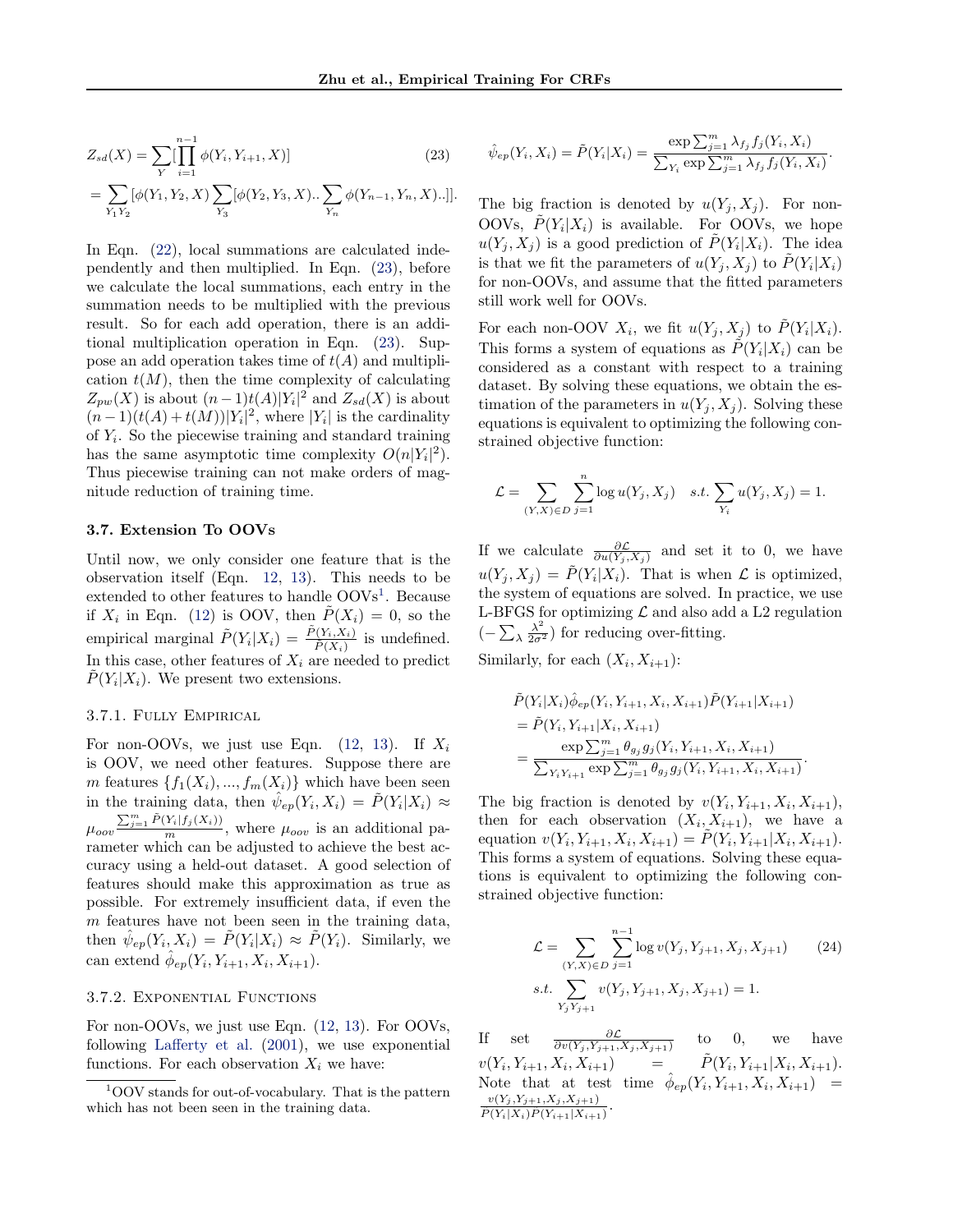<span id="page-6-0"></span>Eqn. [\(24\)](#page-5-0) is different from the log likelihood of piece-wise training [\(Sutton & McCallum,](#page-8-0) [2005\)](#page-8-0):

$$
\mathcal{L}_{pw} = \sum_{(Y,X)\in D} \sum_{j=1}^{n-1} [\log v'(Y_j, Y_{j+1}, X_j, X_{j+1}) \qquad (25)
$$

$$
- \log \sum_{Y_j Y_{j+1}} v'(Y_j, Y_{j+1}, X_j, X_{j+1})].
$$

According to [Sutton & McCallum](#page-8-0) [\(2005\)](#page-8-0),  $\mathcal{L}_{pw}$ has no closed form solution with respect to  $v'$ But as we discussed, for Eqn. [\(24\)](#page-5-0), there is a closed form solution:  $v(Y_j, Y_{j+1}, X_j, X_{j+1}) = \tilde{P}(Y_i, Y_{i+1}|X_i, X_{i+1}).$  This is because  $\sum_{Y_j Y_{j+1}} v(Y_j, Y_{j+1}, X_j, X_{j+1}) = 1$ , but  $\sum_{Y_j Y_{j+1}} v'(Y_j, Y_{j+1}, X_j, X_{j+1})$  is not necessarily 1.

## 3.8. Decoding

Decoding of empirical training can be efficiently implemented using the Viterbi Algorithm. Suppose the observation sequence is  $[X_0, ... X_N]$  and the tag space is  $T = \{t_0, ... t_M\}$ . The gain matrix  $G[M \times N]$  and pretag matrix  $PT[M \times N]$  can be constructed as follows:

For  $j = 0, 0 \leq i \leq M$ :  $G_{ij} = \hat{\psi}_{ep}(t_i, X_0), PT_{ij} = null.$ For  $1 \leq j \leq N$  and  $0 \leq i \leq M$ :

 $G_{ij} = \max{\{\hat{\phi}_{ep}(t_i, t_x, X_j, X_{j-1})\hat{\psi}_{ep}(t_i, X_j)G_{x,j-1}, t_x \in T\}}$ 

The maximum tag sequence can be linked from tail to head in the pre-tag matrix.

# 4. Experiments

We implement empirical training in Java. We use the L-BFGS algorithm of MALLET [\(McCallum,](#page-8-0) [2002\)](#page-8-0) for optimizing. CRF++ version 0.57 [\(Kudo,](#page-8-0) [2012\)](#page-8-0) and the piecewise training of MALLET are adopted for comparison. All experiments were performed on a Linux workstation. We denote the first (Sec. [3.7.1\)](#page-5-0) and the second (Sec. [3.7.2\)](#page-5-0) empirical training by EP1 and EP2, respectively.  $CRF++$  is the standard training and the piecewise training is PW.

## 4.1. Maximum Likelihood Estimation

Following Sec. [\(3.4.3\)](#page-4-0), the training data consist of 5 instances: 4 of  $(X=[a,b,c,d], Y=[0,0,0,0])$  and one  $(X=[a,b,c,d], Y=[0,1,1,0])$ . [b,c] is to be predicted. On this training data, we did two experiments:

## 4.2. The Test Time Problem

In this experiment, we verify that the estimation  $(t\hat{t}p)$ described in Sec. [\(3.4.3\)](#page-4-0) is a MLE of the standard training and it suffers from the Test Time Problem. To make sure the optimizer can first encounter  $\hat{tip}$ , we set the initial values of parameters according to  $t\bar{t}p$ . In  $CRF++$ , initial values can be set to the vector alpha in the source file encoder.cpp. To avoid the affect of the regularization ( $-\sum_{\lambda}\frac{\lambda^2}{2\sigma^2}$ ), we set the  $\sigma$  with a very big value (10e8). CRF++ provides a command parameter  $(-c)$  to do this. The result shows that the optimizer stops at the initial values and the objective value output by CRF++ is 2.50202. This means  $\hat{tip}$  is a MLE of the standard training, otherwise the optimizer will not stop at it. Using these trained parameters, CRF++ makes the wrong prediction [1,1]. This means the standard training suffers from the Test Time Problem. But both EP1 and EP2 make the right prediction [0,0].

#### 4.3. MLE of EP is a MLE of SD

In this experiment, we verify that the MLE of empirical training  $(\hat{ep})$  is also a MLE of the standard training. We set the initial values of parameters according to  $\hat{ep}$ (Eqn. [12,](#page-2-0) [13\)](#page-2-0). The results show that the optimizer stops at the initial values and the objective value output by CRF++ is also 2.50202 which is exactly the same as  $t\hat{t}p$ . This means  $\hat{ep}$  is a MLE of the standard training. CRF++ using these parameters makes the correct prediction [0,0].

 $PT_{ij} = \arg \max_{t_x} {\{\hat{\phi}_{ep}(t_i, t_x, X_j, X_{j-1})\hat{\psi}_{ep}(t_i, X_j)G_{xj-1}, t_x \in T\}}$  If we set all the initial values to 0.0 which is different from  $ttp$  and  $\hat{ep}$ , the optimizer stops with the objective value of 2.50202 (The command parameter -e should be set to small enough.) and the estimated parameters are different from  $t\hat{t}p$  and  $\hat{e}p$ . CRF++ using these estimated parameters makes the wrong prediction [1,1]. This means there is a third MLE of the standard training which suffers from the Test Time Problem.

#### 4.4. Modeling Label Bias

We test the label bias problem on simulated data following [Lafferty et al.](#page-8-0) [\(2001\)](#page-8-0). We generate the simulated data as follows. There are five members in the tag space:  $\{R1, R2, I, O, B\}$  and four members in the observed symbol space:  $\{r, i, o, b\}$ . The designated symbol for both  $R1$  and  $R2$  is r, for I it is i, for  $O$  it is  $o$  and for  $B$  it is  $b$ . We generate the paired sequences from two tag sequences:  $[R1, I, B]$ and  $[R2, O, B]$ . Each tag emits the designated symbol with probability of 29/32 and each of other three symbols with probability  $1/32$ . The size of training data is 2000 and for testing is 500. The accuracy on tags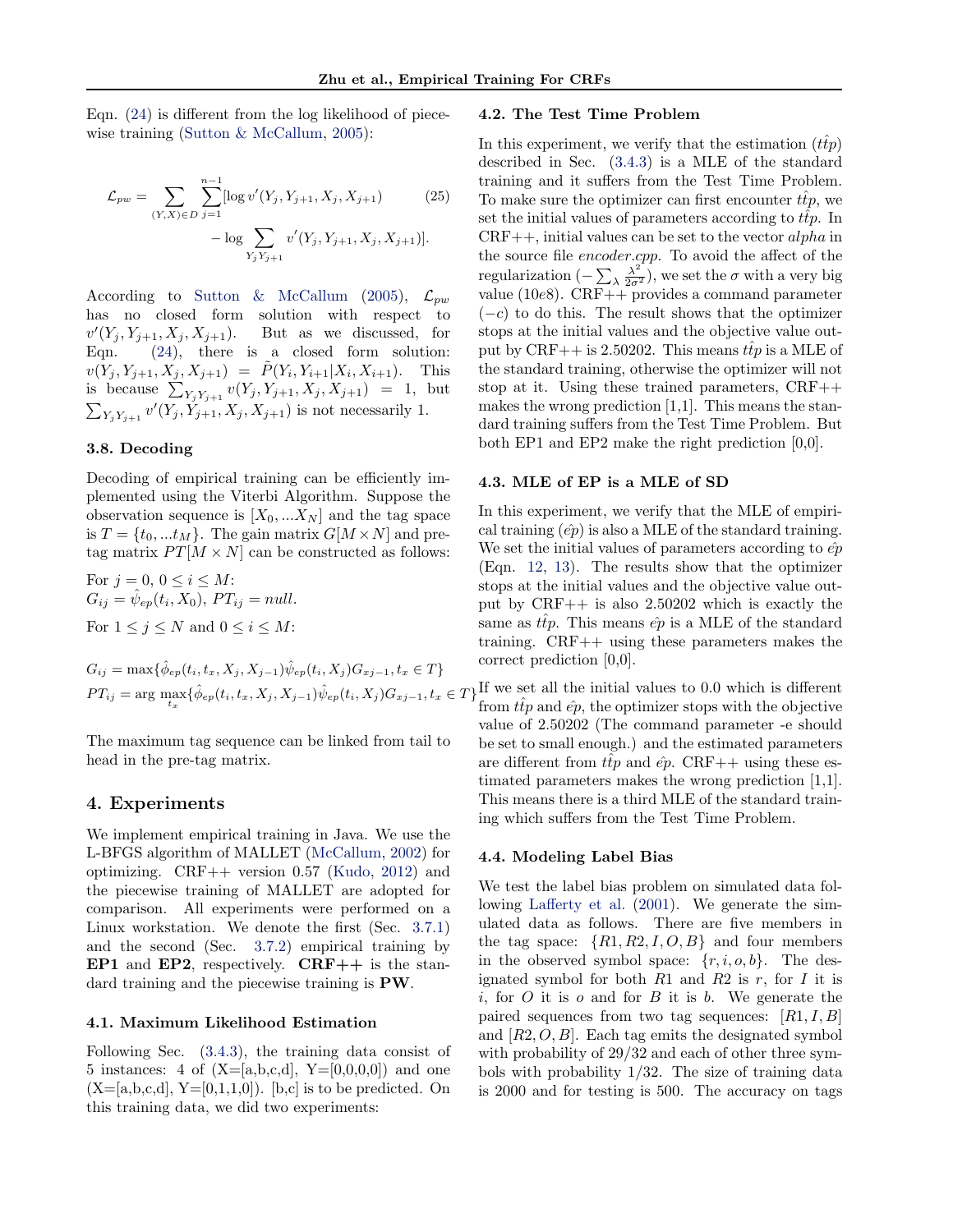<span id="page-7-0"></span>

|  | $\left(\frac{\text{\#CorrectTags}}{\text{\#AllTags}}\right)$ is reported in Tab. (1). |  |
|--|---------------------------------------------------------------------------------------|--|
|--|---------------------------------------------------------------------------------------|--|

| EP1  |      | $EP2$ CRF++ PW |      | MEMMs |
|------|------|----------------|------|-------|
| 95.8 | 95.9 | 95.9           | 96.0 | 66.6  |

Table 1. Accuracy For label bias problem

The experiment results show only MEMMs suffers from the label bias problem.

## 4.5. POS Tagging Experiment

We use the Brown Corpus [\(Francis & Kucera,](#page-8-0) [1979\)](#page-8-0) for Part-of-Speech (POS) tagging. There are 34623 sentences. The size of the tag space is 252. Following [Lafferty et al.](#page-8-0) [\(2001\)](#page-8-0), we introduce parameters for each tag-word pair and tag-tag pair. We also use the same spelling features as those used by [Lafferty et al.](#page-8-0) [\(2001\)](#page-8-0). We select 1000 sentences as held out dataset for training  $\mu_{oov}$  and fix it for all the experiments of POS tagging. In the first experiment, we use a subset (5000 sentences excluding held-out dataset) of the full corpus (34623 sentences). On this 5000 sentence corpus, we try three splits: 1000-4000 (Tab. 2) (1000 sentences for training and 4000 sentences for testing), 2500-2500 and 4000-1000. In the second experiment, we use the full corpus excluding the held-out dataset and try two splits: 17311-16312 and 32623-1000.

| Metric      | EP1  | EP <sub>2</sub> | $CRF++$ | PW    |
|-------------|------|-----------------|---------|-------|
| Overall     | 86.7 | 86.8            | 82.6    | 69.4  |
| non-OOVs    | 94.9 | 94.9            | 89.7    | 75.3  |
| <b>OOVs</b> | 55.9 | 56.3            | 56.2    | 47.5  |
| Time (s)    | 0.4  |                 | 7177    | 30705 |

Table 2. 1000-4000 Train-Test Split Accuracy

| Metric      | EP1  | EP <sub>2</sub> | $CRF++$ | PW    |
|-------------|------|-----------------|---------|-------|
| Overall     | 90.0 | 90.2            | 87.6    | 75.5  |
| non-OOVs    | 95.5 | 95.6            | 92.6    | 80.0  |
| <b>OOVs</b> | 58.2 | 58.6            | 58.8    | 49.5  |
| Time(s)     | 0.6  | 13              | 33853   | 66258 |

| Table 3. 2500-2500 Train-Test Split Accuracy |      |                 |         |         |  |  |
|----------------------------------------------|------|-----------------|---------|---------|--|--|
| Metric                                       | EP1  | EP <sub>2</sub> | $CRF++$ | РW      |  |  |
| Overall                                      | 95.6 | 95.6            | 95.4    | 82.9    |  |  |
| non-OOVs                                     | 96.9 | 96.8            | 96.1    | 84.0    |  |  |
| <b>OOVs</b>                                  | 70.1 | 70.4            | 71.7    | 59.9    |  |  |
| Time(s)                                      | 3.9  | 294.9           | 4571807 | 3791648 |  |  |

Table 6. 32623-1000 Train-Test Split Accuracy

 $(53 \text{ days})$   $(44 \text{ days})$ 

From these results, empirical training is much faster than other training methods. Empirical training achieves better or competitive results than the standard training on overall accuracy and non-OOVs.

| Metric           | EP1  | EP <sub>2</sub> | $CRF++$ | PW     |
|------------------|------|-----------------|---------|--------|
| Overall          | 91.7 | 91.9            | 90.1    | 79.25  |
| non-OOVs         | 96.1 | 96.2            | 94.0    | 83.0   |
| OOV <sub>s</sub> | 60.5 | 61.4            | 62.1    | 52.5   |
| Time(s)          | 0.9  | 24              | 70298   | 138406 |

Table 4. 4000-1000 Train-Test Split Accuracy

| Metric           | EP1   | EP <sub>2</sub> | $\rm CRF++$ | РW      |
|------------------|-------|-----------------|-------------|---------|
| Overall          | 94.18 | 94.2            | 93.2        | 78.9    |
| non-OOVs         | 96.4  | 96.4            | 95.3        | 80.8    |
| OOV <sub>s</sub> | 60.8  | 61.0            | 62.3        | 50.4    |
| Time(s)          | 2.2   | 125             | 1064385     | 1946706 |

Table 5. 17311-16312 Train-Test Split Accuracy

With the increasing of number of training instances, the overall accuracy gap between EP and SD is getting smaller. This may due to the MLE solution space of the standard training is tightened to close to  $\hat{ep}$ . Theoretically for one iteration the piecewise training should be faster than the standard training. But in practice, the training time depends on the number of iterations which is difficult to predict and the implementation.

## 4.6. Named Entity Recognition

In this experiment, we use the the Dutch part of CoNLL-2002 NER Corpus<sup>2</sup>. There are three files: ned.train (13221) for training, ned.testa (2305) as held-out data and ned.testb (4211) for testing. The size of the tag space is 9. We use the same features as those described in the POS tagging experiment. The results are listed in Tab. (7).

| Metric      | EP1   | EP <sub>2</sub> | $CRF++$ | РW   |
|-------------|-------|-----------------|---------|------|
| Overall     | 96.11 | 96.14           | 96.13   | 94.4 |
| non-OOVs    | 98.8  | 98.8            | 98.2    | 97.2 |
| <b>OOVs</b> | 72.6  | 72.7            | 77.4    | 69.6 |
| Time(s)     | 1.6   | 53              | 794     | 4617 |

Table 7. Named Entity Recognition Accuracy

On the NER task, empirical training is the fastest and obtains competitive overall accuracy. On non-OOVs empirical training is consistently better than the standard training. But on OOVs, standard training is better than empirical training. We suspect the reason is that in standard training the OOVs and non-OOVs parameters are trained together. They fit into each other very well. But OOVs and non-OOVs are trained separately in empirical training. We believe the OOV accuracy of empirical training can be further improved by training them together.

 $^2$ <http://www.cnts.ua.ac.be/conll2002/ner/>